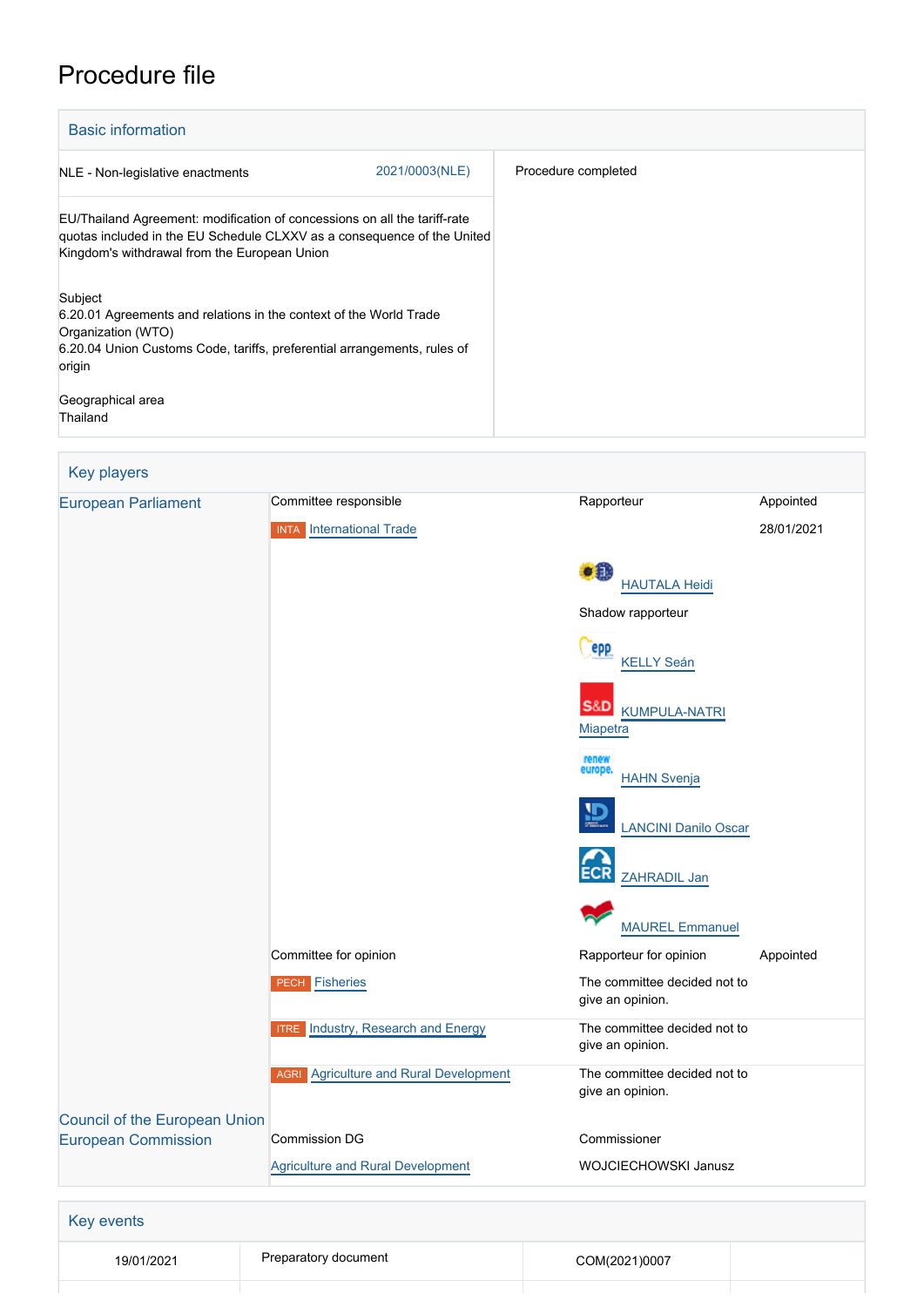| 07/02/2021 | Legislative proposal published                                     | 05444/2021   |         |
|------------|--------------------------------------------------------------------|--------------|---------|
| 17/05/2021 | Committee referral announced in<br>Parliament                      |              |         |
| 25/05/2021 | Vote in committee                                                  |              |         |
| 31/05/2021 | Committee report tabled for plenary, 1st<br>reading/single reading | A9-0180/2021 |         |
| 23/06/2021 | Decision by Parliament                                             | T9-0304/2021 | Summary |
| 13/07/2021 | Act adopted by Council after consultation<br>of Parliament         |              |         |
| 30/07/2021 | Final act published in Official Journal                            |              |         |

| <b>Technical information</b> |                                                                                                     |  |  |  |
|------------------------------|-----------------------------------------------------------------------------------------------------|--|--|--|
| Procedure reference          | 2021/0003(NLE)                                                                                      |  |  |  |
| Procedure type               | NLE - Non-legislative enactments                                                                    |  |  |  |
| Procedure subtype            | Consent by Parliament                                                                               |  |  |  |
| Legal basis                  | Treaty on the Functioning of the EU TFEU 218-p6; Treaty on the Functioning<br>of the EU TFEU 207-p2 |  |  |  |
| Other legal basis            | Rules of Procedure EP 159                                                                           |  |  |  |
| Stage reached in procedure   | Procedure completed                                                                                 |  |  |  |
| Committee dossier            | INTA/9/05149                                                                                        |  |  |  |

## Documentation gateway

| Preparatory document                                               | COM(2021)0007 | 19/01/2021 | EC. |         |
|--------------------------------------------------------------------|---------------|------------|-----|---------|
| Legislative proposal                                               | 05444/2021    | 08/02/2021 | CSL |         |
| Committee draft report                                             | PE689.590     | 01/03/2021 | EP  |         |
| Committee report tabled for plenary, 1st<br>reading/single reading | A9-0180/2021  | 31/05/2021 | EP  |         |
| Text adopted by Parliament, 1st reading/single<br>reading          | T9-0304/2021  | 23/06/2021 | EP  | Summary |

## Final act

 [Decision 2021/1234](https://eur-lex.europa.eu/smartapi/cgi/sga_doc?smartapi!celexplus!prod!CELEXnumdoc&lg=EN&numdoc=32021D1234) [OJ L 274 30.07.2021, p. 0055](https://eur-lex.europa.eu/legal-content/EN/TXT/?uri=OJ:L:2021:274:TOC)

EU/Thailand Agreement: modification of concessions on all the tariff-rate quotas included in the EU Schedule CLXXV as a consequence of the United Kingdom's withdrawal from the European Union

The European Parliament adopted by 638 votes to 49, with 6 abstentions, a legislative resolution on the draft Council decision on the conclusion of the agreement between the European Union and the Kingdom of Thailand pursuant to Article XXVIII of the General Agreement on Tariffs and Trade (GATT) 1994 relating to the modification of concessions on all the tariff-rate quotas included in the EU Schedule CLXXV as a consequence of the United Kingdom's withdrawal from the European Union.

Following the recommendation of the Committee on International Trade, Parliament gave its consent to the conclusion of the agreement.

As a reminder, the EU formally launched the negotiation process (under Article XXVIII of the General Agreement on Tariffs and Trade (GATT) 1994) with several WTO members in Geneva in October 2018.